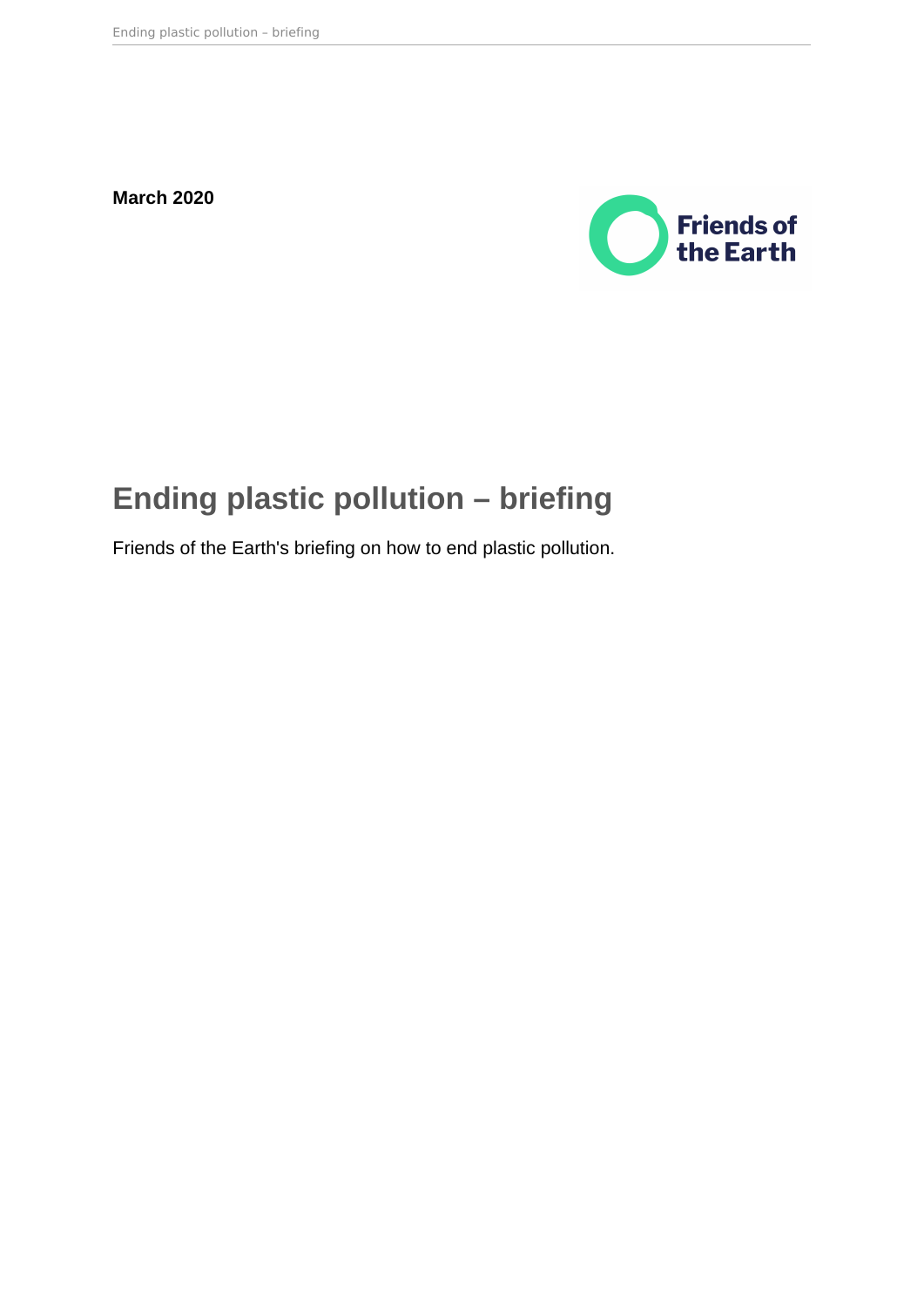- 1. How the Environment Bill can tackle the plastic crisis
- 2. How plastic pollution threatens wildlife, human health and the global environment
- 3. [The social cost of our addiction to plastic](#page-4-0)
- 4. [Where does plastic pollution come from?](#page-4-0)
- 5. [How the UK can lead the world out of the plastic pollution crisis](#page-5-0)
- 6. [The Environment Bill is an opportunity to demonstrate global leadership](#page-6-0)

## How the Environment Bill can tackle the plastic crisis

Plastic pollution is a widespread, long-lasting and rapidly growing problem. Larger macroplastics – like bottles and fishing nets – are unsightly and cause visible harm to wildlife. Smaller microplastics are even more dangerous because they absorb and concentrate the toxins around them and carry them into food chains. The potential impact on whole ecosystems, wildlife and human health and the Earth system as a whole means it is right to call this a plastic pollution crisis.

Nonetheless unprecedented public support for government action and the UK's place at the heart of globally influential institutions mean this country can provide a lead out of the crisis. This requires legally binding commitments to immediate and long-term action to achieve near-zero plastic pollution.

#### How plastic pollution threatens wildlife, human health and the global environment

Twelve million tonnes of plastic pollution [pour into the oceans every year](http://www.eunomia.co.uk/reports-tools/plastics-in-the-marine-environment/), with still more [spread over](https://www.nature.com/articles/537488b)  [land, buried in soil or lying in lakes and rivers.](https://www.nature.com/articles/537488b) It has been found on the highest mountains and in the deepest ocean trenches, in fields and parks, tap water, everyday food and the very air we breathe.

The UK public recognises this crisis. Documentaries like the BBC's Blue Planet II and Drowning in Plastic have popularised scientific research demonstrating the harmful effects of plastic pollution.

Key to that has been the growing understanding that plastic pollution isn't just familiar nuisances like excessive packaging and disposable coffee cups. Vast quantities of microplastics come from the wear and tear of vehicle tyres, synthetic clothes and paints, as well as when macroplastics like bottles and fishing nets breakdown.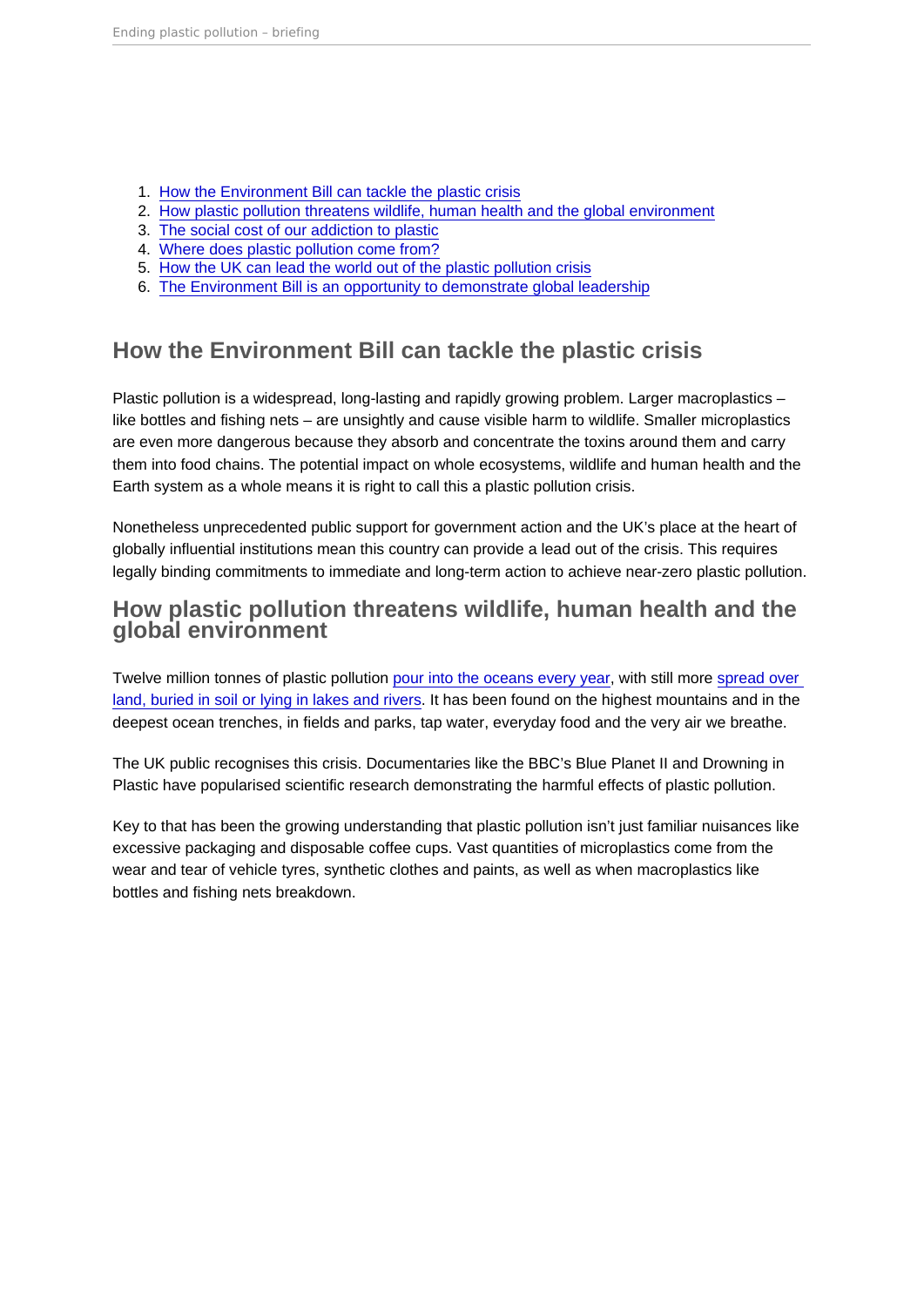Evolution of annual global polymer resin and fibre production and projections 1950- 2050. Geyer et al, 2017, as cited in Gaia/Zero Waste Europe, 2018. 2050 estimate from Geyer et al. with 2015-2050 projections from Gaia/Zero Waste Europe.

These affect wildlife through:

- Ingestion animals mistake plastic for food. [Recent research](https://link.springer.com/chapter/10.1007/978-3-319-16510-3_4) found that 7 turtle species, 164 seabird species and 47 whale species have eaten plastic. This can cause starvation by damaging the animal's digestive systems and preventing the absorption of nutritious food.
- Entanglement fishing nets and other loose plastic cause horrific injuries and slow, painful deaths to wildlife. 100% of marine turtles, 67% of seals, 31% of whales and 25% of seabird species have been entangled or succumb to [starvation, drowning or predators](http://www.eunomia.co.uk/reports-tools/plastics-in-the-marine-environment/) because they [can no longer evade them.](https://link.springer.com/chapter/10.1007/978-1-4613-8486-1_10)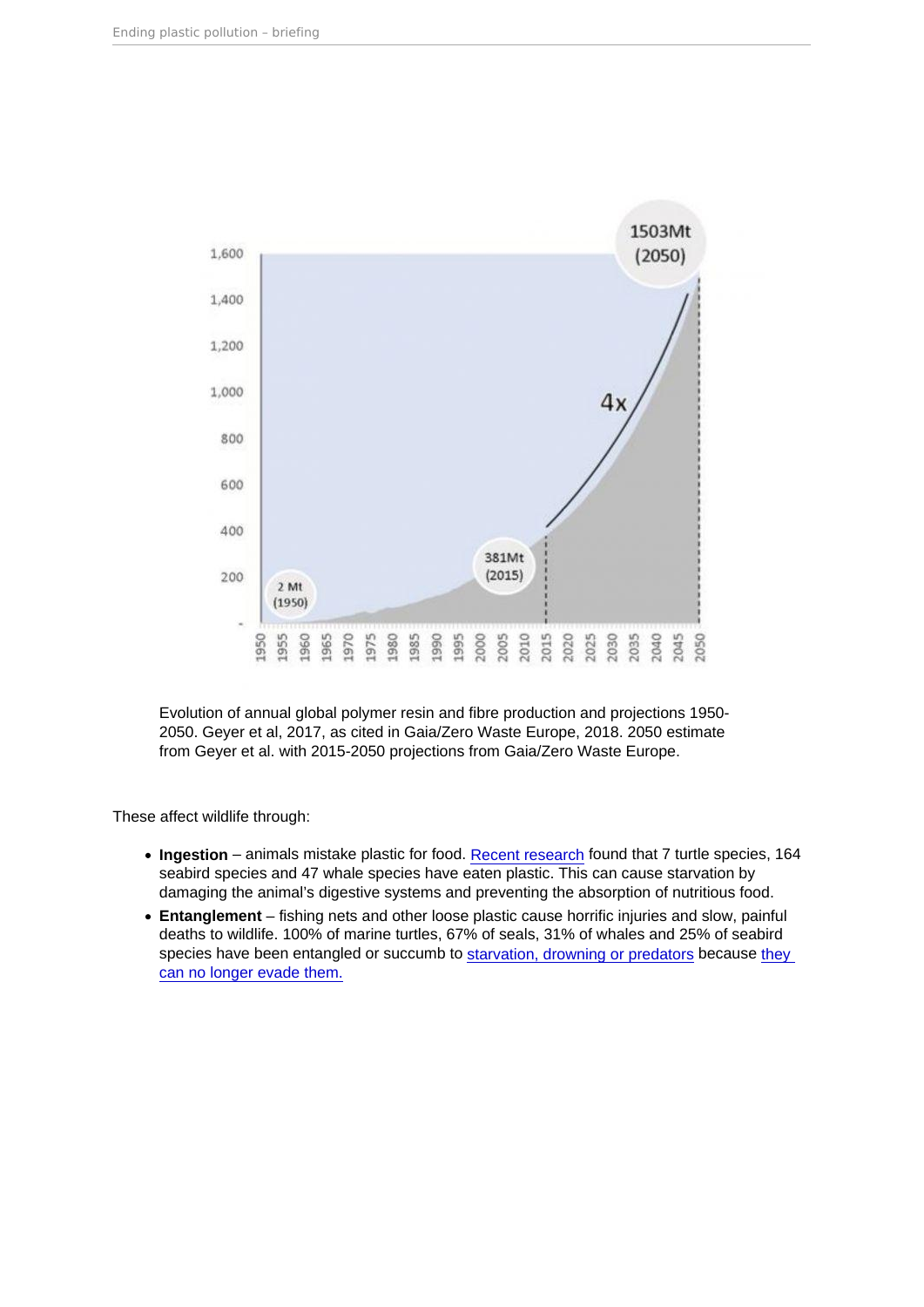- Toxicological effects plastics often contain toxic chemicals added to lend useful features such as flexibility. Plastic debris, especially smaller micro- and nanoplastics, collect and concentrate persistent organic pollutants (POPs) to become up to a million times more toxic than surrounding seawater. These toxic chemicals can harm marine life and [pass up food](https://www.ncbi.nlm.nih.gov/pmc/articles/PMC2873017/)  [chains](https://www.ncbi.nlm.nih.gov/pmc/articles/PMC2873017/) with risk to [apex predators including humans.](https://www.ncbi.nlm.nih.gov/pubmed/21719036)
- Habitat impacts plastic debris creates a floating habitat for [bacterial colonisation](https://www.ncbi.nlm.nih.gov/pubmed/23993070) and rafting [insects.](https://escholarship.org/uc/item/6xf4w8b6) This aids the movement of invasive species. Among other impacts these can also affect the temperature and oxygen concentration of [marine sediments](https://www.ncbi.nlm.nih.gov/pubmed/21700298) which, for example, can alter turtle hatchling gender. They increase disease in coral and sea grass, and block light necessary for [photosynthesis i](http://science.sciencemag.org/content/359/6374/460)n [these organisms.](https://www.blastic.eu/knowledge-bank/impacts/smothering/ ; https://www.int-res.com/articles/meps/127/m127p279.pdf 12 https://www.sciencedirect.com/science/)

Plastic pollution is so widespread and persistent that its effects can scale up to impact at a global level with [even more serious consequences](https://www.sciencedirect.com/science/article/pii/S0308597X17305456#pf6). For example, tiny sea creatures called plankton eat microplastics instead of their usual food. This risks the basic food source that larger animals like whales depend on. Because the plastic makes their faeces float instead of fall towards the seafloor, it also interferes with [nutrient flow and the global carbon cycle](https://www.ncbi.nlm.nih.gov/pubmed/26905979).

Nor is the risk limited to wildlife. Researchers are increasingly concerned with the potential for plastic pollution and associated chemicals to affect human health. A [recent study](https://www.eurekalert.org/pub_releases/2018-10/sh-mdi101518.php) confirmed people have ingested plastic when it revealed an average of 20 microplastic particles per 10 grams of human faeces. These could have come from any number of sources including from packaging, from contaminated salt, drinks and foods including but not limited to seafood. Plastic pollution is even in the air we breath – between 3 and 10 tonnes are estimated to [settle across the city of Paris every](https://hal-enpc.archives-ouvertes.fr/hal-01150549v1)  [year](https://hal-enpc.archives-ouvertes.fr/hal-01150549v1).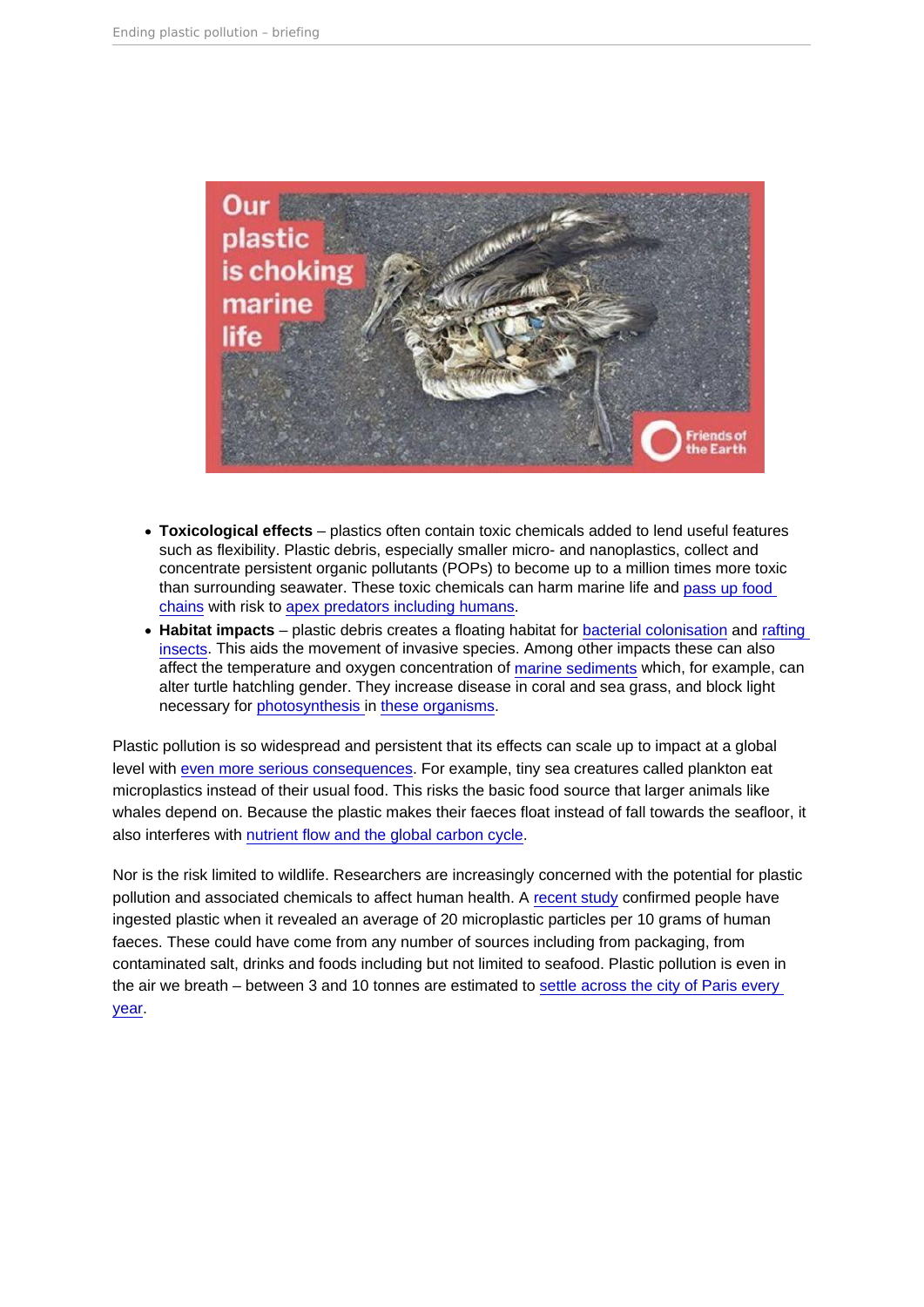# <span id="page-4-0"></span>The social cost of our addiction to plastic

The enormous increase in the production of needless plastic has left local authorities struggling to process this low value and hard-to-recycle material. For decades the UK has relied on poorly regulated overseas markets as dumps for poorly sorted UK waste. This has continued despite warnings then and now about the appalling impacts of this toxic waste on [people](https://www.theguardian.com/society/2004/sep/20/environment.china) and [the environment](https://www.theguardian.com/environment/2018/jul/23/uks-plastic-waste-may-be-dumped-overseas-instead-of-recycled) . With China and other export markets now refusing to take poorly sorted UK recycling there is a growing risk of rubbish piling up in ports and a growth in waste crime across the country. The head of the Environment Agency has already warned that waste crime is the ["new narcotics".](https://www.theguardian.com/environment/2016/sep/22/ea-chief-waste-is-the-new-narcotics)

#### Where does plastic pollution come from?

Of the 8.3 billion tonnes of plastic produced by 2015, 6.3 billion tonnes became waste. Of this, 91% was landfilled, incinerated or pollutes the environment. Only 9% was recycled. If the plastic industry grows as predicted, [12 billion tonnes of plastic](https://www.ncbi.nlm.nih.gov/pmc/articles/PMC5517107/) will be in landfills or the environment by 2050.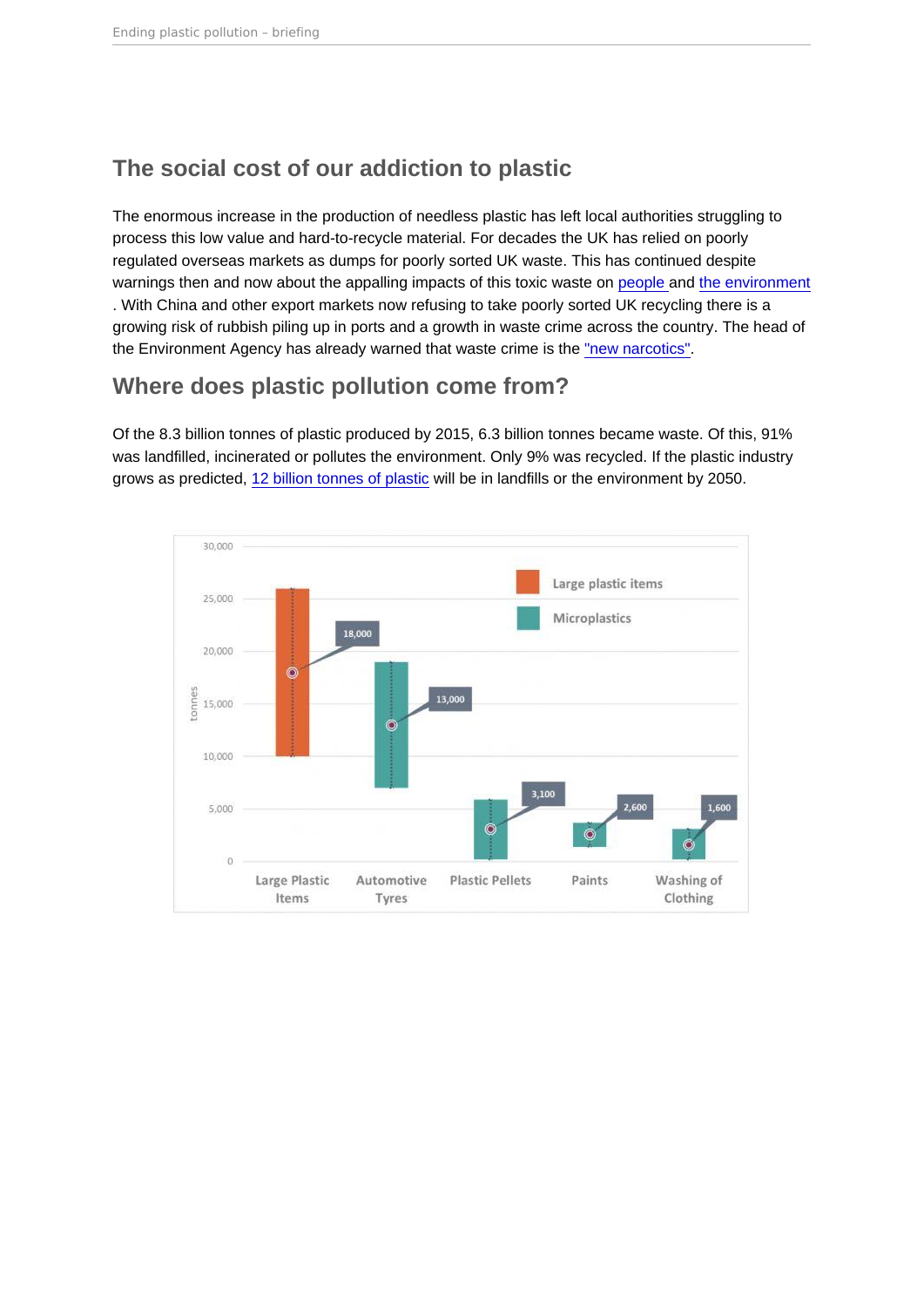<span id="page-5-0"></span>The growth in demand is both driven by the fossil fuel industry and represents a significant new source of climate changing emissions. Plastic's use of oil as a feedstock is forecast to rise from 6% [to 20% by 2050](https://www.weforum.org/reports/the-new-plastics-economy-rethinking-the-future-of-plastics). The Energy Transitions Commission estimates the projected growth in global plastic could consume [up to a third of the entire available carbon budget](http://www.energy-transitions.org/sites/default/files/ETC_MissionPossible_FullReport.pdf), compatible with 2°C global warming.

In China, coal is being repurposed as a [feedstock for plastic production.](https://www.processingmagazine.com/news-notes/article/15586696/honeywell-builds-chinese-facility-to-convert-coal-to-plastics) In the US, 264 new plasticsrelated facilities and expansions are currently planned to use gas from [the growth in polluting shale](http://www.ciel.org/wp-content/uploads/2017/09/Fueling-Plastics-How-Fracked-Gas-Cheap-Oil-and-Unburnable-Coal-are-Driving-the-Plastics-Boom.pdf)  [gas fracking.](http://www.ciel.org/wp-content/uploads/2017/09/Fueling-Plastics-How-Fracked-Gas-Cheap-Oil-and-Unburnable-Coal-are-Driving-the-Plastics-Boom.pdf)

PLASTIC HOUSE-KEEPING: HOW TO SORT THE LOSERS AND THE KEEPERS

PHASE OUT:

Pointless plastic: Socially useless plastics like plastic drinks stirrers don't need replacing and can be phased out without significant changes.

Replaceable plastic: Useful plastic that can easily be replaced with less socially and environmentally harmful alternatives.

Problem plastic: Particularly harmful plastics like polystyrene, and those that are hard to recycle like black plastic food trays.

#### RETAIN AS LONG AS NECESSARY :

Harder to replace plastic: Socially and environmentally valuable plastics that can't be replaced without major behavioural, infrastructural and systemic change.

Essential plastic: Such as in hospitals, research labs and in enabling quality of life for people with disabilities.

#### How the UK can lead the world out of the plastic pollution crisis

There is no way that recycling can keep up with the growth of plastic production. Nor is highly polluting and deeply unpopular incineration or 'energy-from-waste' an acceptable solution. Instead the focus must be on reduction of the use of plastic. As well as ending the plastic pollution crisis, this would save huge amounts of effort and money for householders and councils struggling to deal with so much waste. It could also set the course for significant carbon emissions reductions.